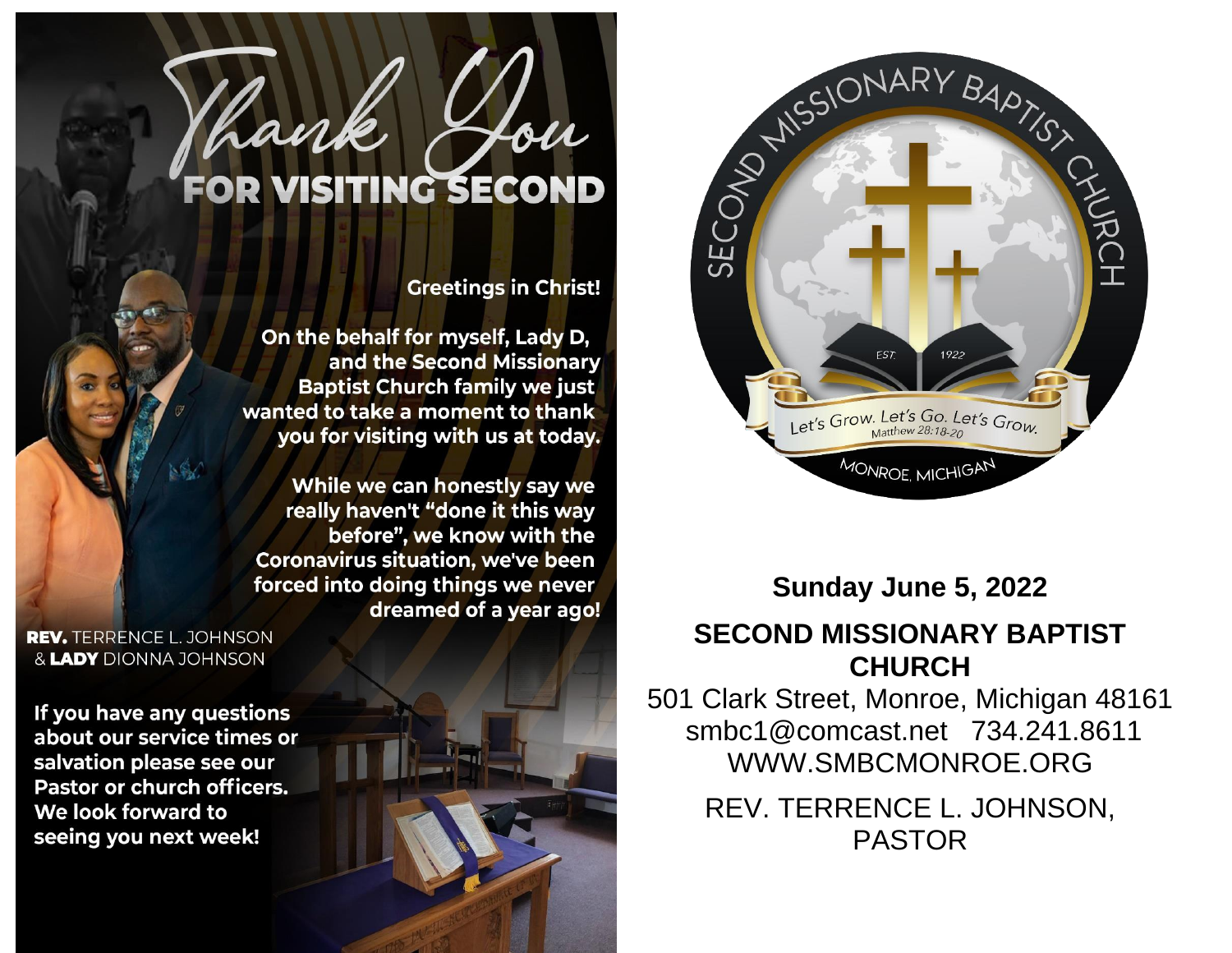# **SMBC DISCIPLESHIP CREED**

I am a Disciple of Jesus Christ.

It is my charge, to GROW in my discipleship.

It is my charge, to GO and be a witness.

It is my charge, to help GROW by making more disciples.

SMBC Let's Grow, Let's Go, Let's Grow!

# **March 10,1922**

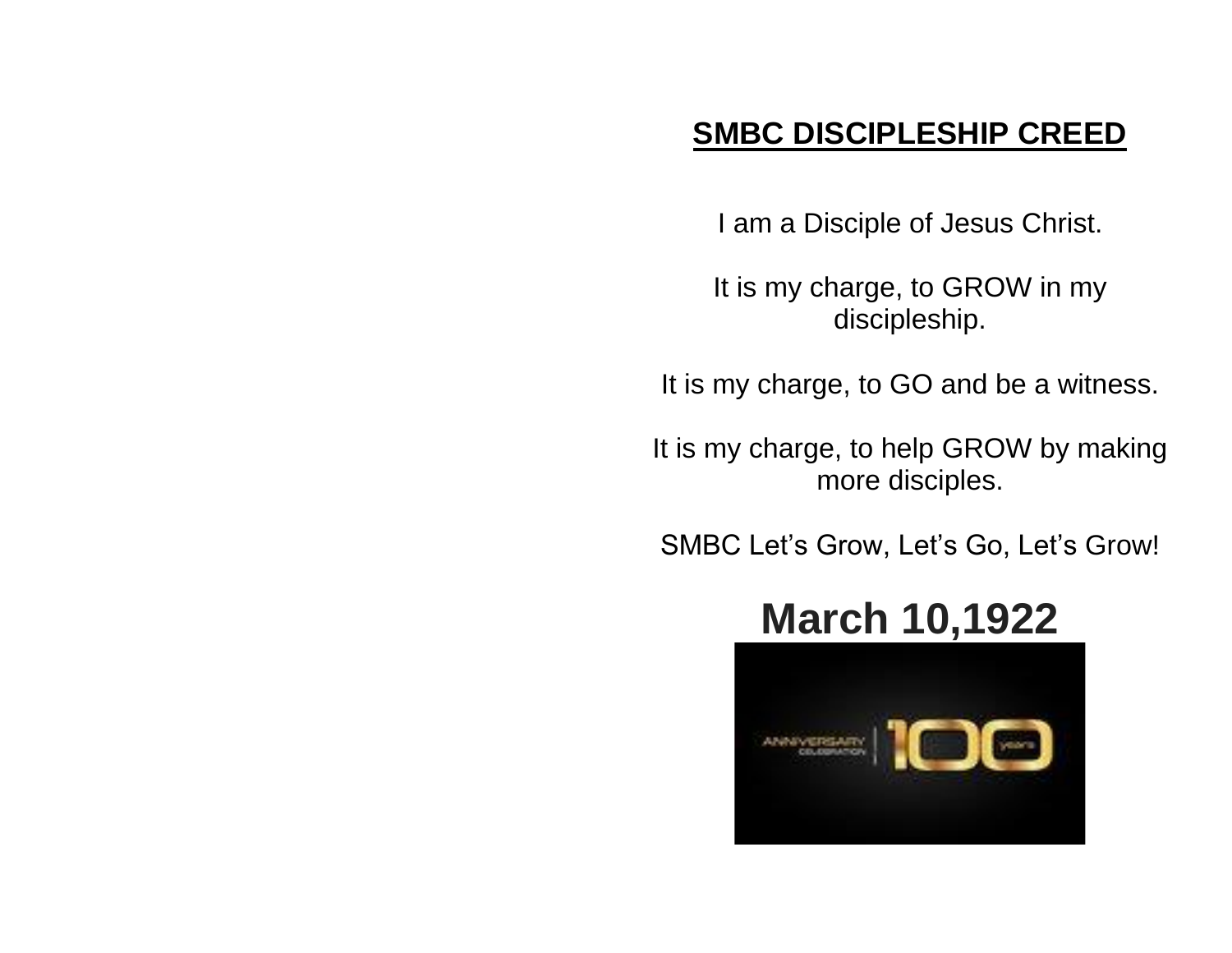#### **Giving is easy**

Txt 2 Give 734-309-7992

SMBCMONROE.ORG **Givelify** 

Cash App **\$SMBCMONROE** 

#### **Obligations**

\$50 Scholarship Sunday March 27 \$50 Revival May 25 -27 \$100 Gala September 17 \$100 Church Anniversary September 18 \$100 Pastor Anniversary November 6



### **ORDER OF WORSHIP**

**DEVOTION …. Deacons Ministry**

**PRAISE AND WORSHIP…. SMBC Praise Team**

**WELCOME…Pastor Johnson**

**GIVING EXPERIENCE…Pastor** 

**SMBC EMPHASIS…**

**Prayer**

**Ministry of Song**

**SERMON...Pastor Terrence L. Johnson**

**Pastor Johnson INVITATION TO CHRISTIAN DISCIPLESHIP**

**Communion**

**Benediction**

**SMBC DISCIPLESHIP CREED**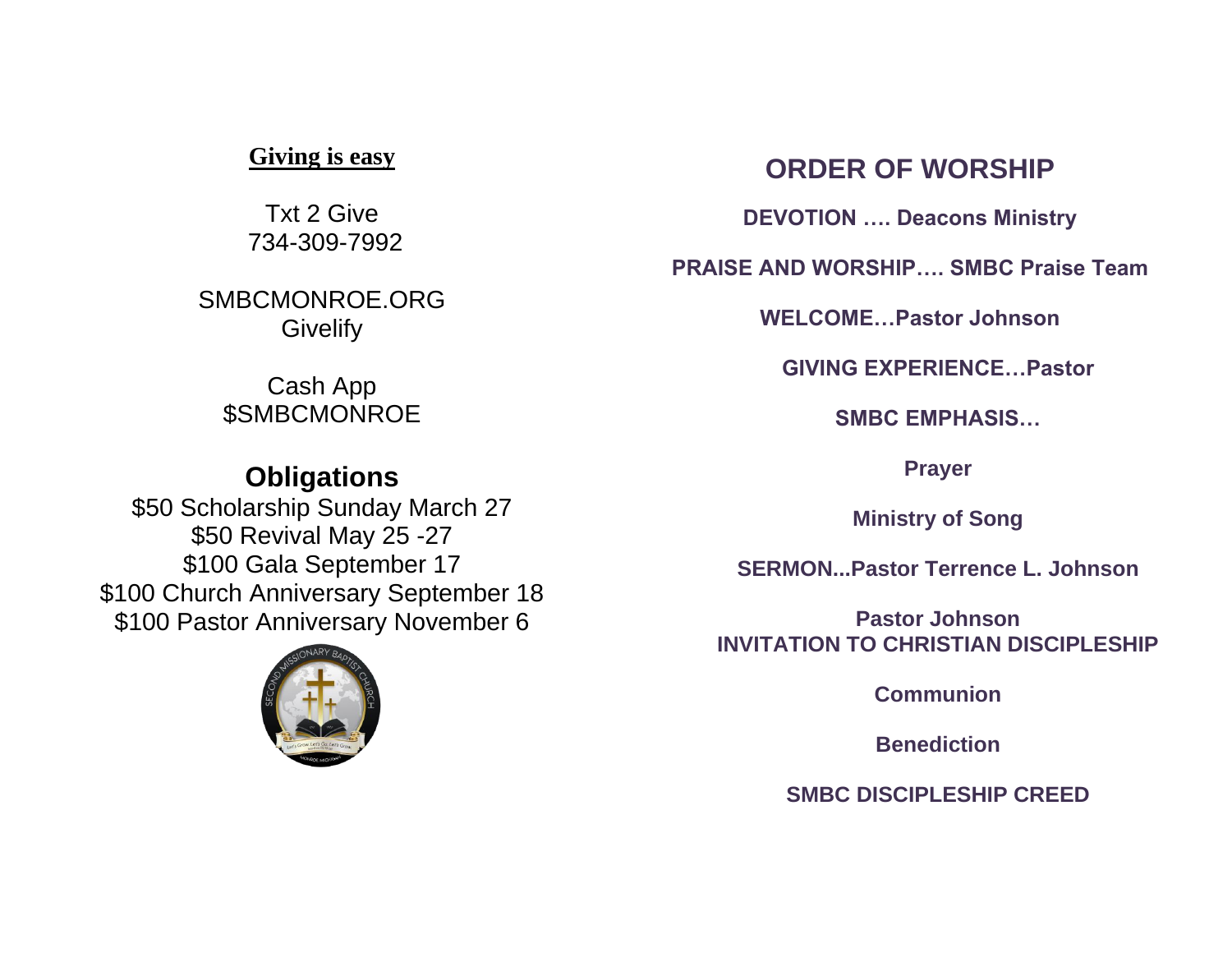## **Pastor's Pen**

#### Dear SMBC,

I pray that you all had good Memorial Day Holiday. In many ways Memorial Day kicks off what's known to be vacation season. I would encourage everyone to find some time to get away with your family and those you love. No matter how far you go it's good to just take some time to rest, relax and enjoy peace. There used to be a time when I would say enjoy your vacation but leave your tithe before you go. However, technology has advanced. So, now when you do go on vacation you give no matter where are!!!!

Today, we will kick off our Fellowship Hall Mall! This an opportunity for all our SMBC entrepreneurs to share their talents and products with us. Most importantly this is an opportunity for us to support our own. As I shared last week, this is not in any way a matter of disrespect to the house of GOD. We are not extorting anyone who is trying to worship. What we are doing is offering the fellowship hall as a place for our discipleship to conduct business with having to pay an overhead cost. We want to see all our entrepreneurs do well and achieve their goals. This our contribution to black economics within the Black church.

Finally, our Black history class will have to be rescheduled. Unfortunately, I overbooked my personal calendar. Our daughter Taryn will be graduating from high school on this same day. In wisdom I do not want to overextend myself in trying to be everywhere at the same time. We also have a very busy month of Saturday meetings plus the Juneteenth celebration, so we need to find a time that works on a Saturday. I take full responsibility for this oversight.

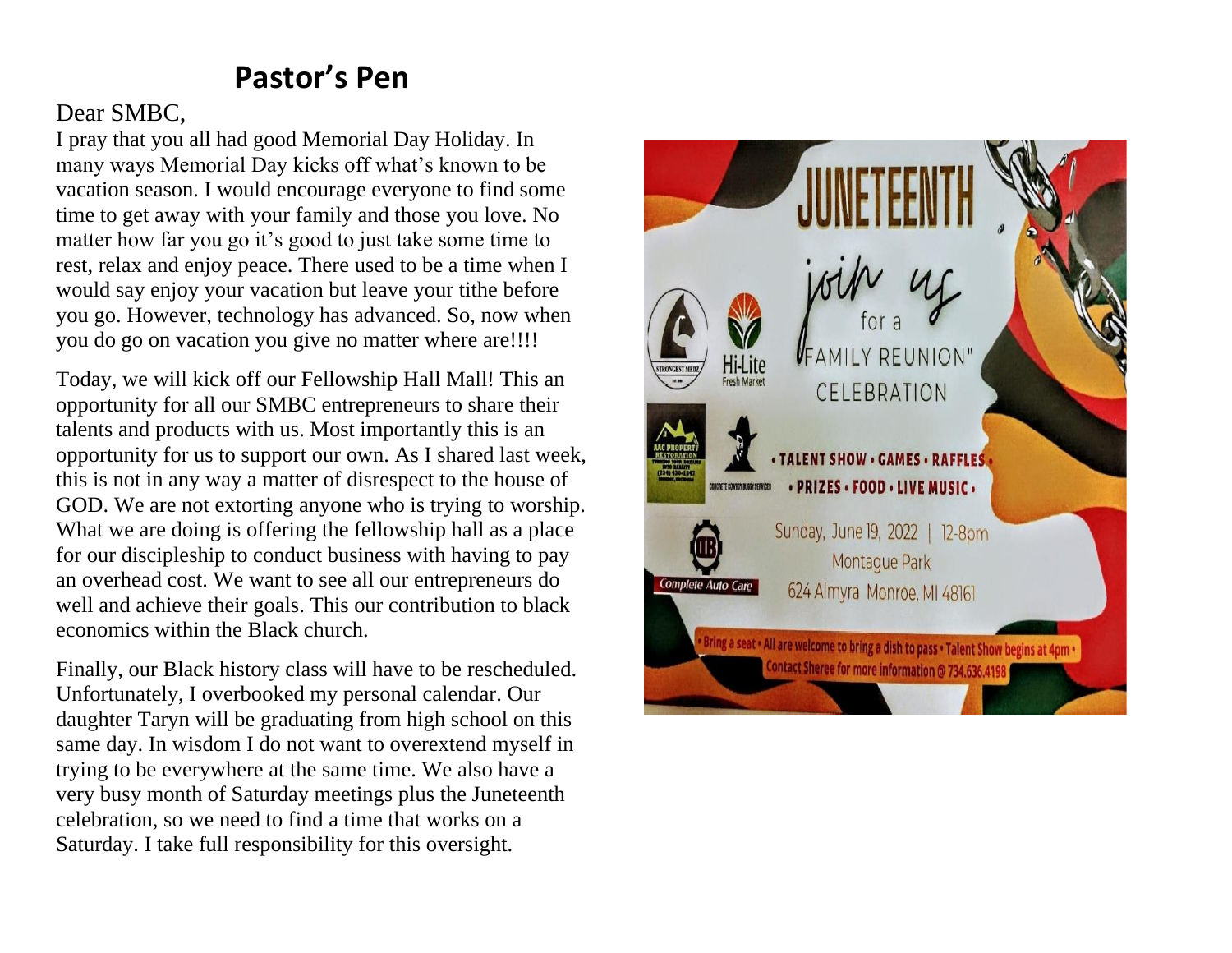#### *Second Missionary Baptist Church Centennial Celebration Gala Commemorative Book Ad Specs & Ticket prices*

*\$1000 Table -Includes a VIP reception at 3 pm, with hor d'oeuvres and a live jazz band. -Full page color ad or message in the commemorative book. -8 tickets to attend event \$300 -Business name will appear on the inside front or the inside back page of the commemorative book. \$100 -Full page color ad or message \$100 -1 Golden ticket to Gala \$40 -1 Golden ticket to Gala for children 17 years and under All advertisements/celebratory messages should be "print ready" in IPEG, PDF or Microsoft Word and emailed to [smbccentennial2022@gmail.com](mailto:smbccentennial2022@gmail.com)*

DEVELOP

**PRESENTS** 

**KIDPRENEUR CAMO** 

**JUNE 13TH - 17TH 2022** 

WWW.IMAGINEMENTORING.COM | 844-668-6964

11:30 AM - 2:30 AM

**OPPORTUNITY CENTER @ALCC** 

**120 EASTCHESTER** 

**MONROE, MI 48161** 

· Outdoor Activities

**• Cooking Classes** 

• Fun Competitions

. Video Party & Loads of Fun!

Desire Change.

• Arts & Crafts

*Checks & money orders should be made payable/mailed to: Second Missionary Baptist Church 501 Clark Street Monroe, MI 48161*

> *Txt 2 Give 734-309-7992 Cash App: \$smbcmonroe Givelify: Second Missionary Baptist Church Website: [www.smbcmonroe.org](http://www.smbcmonroe.org/)*

*Hotel: TownePlace Suites Marriott 1440 North Dixie Hwy Monroe, MI Reference : SMERF 2022*